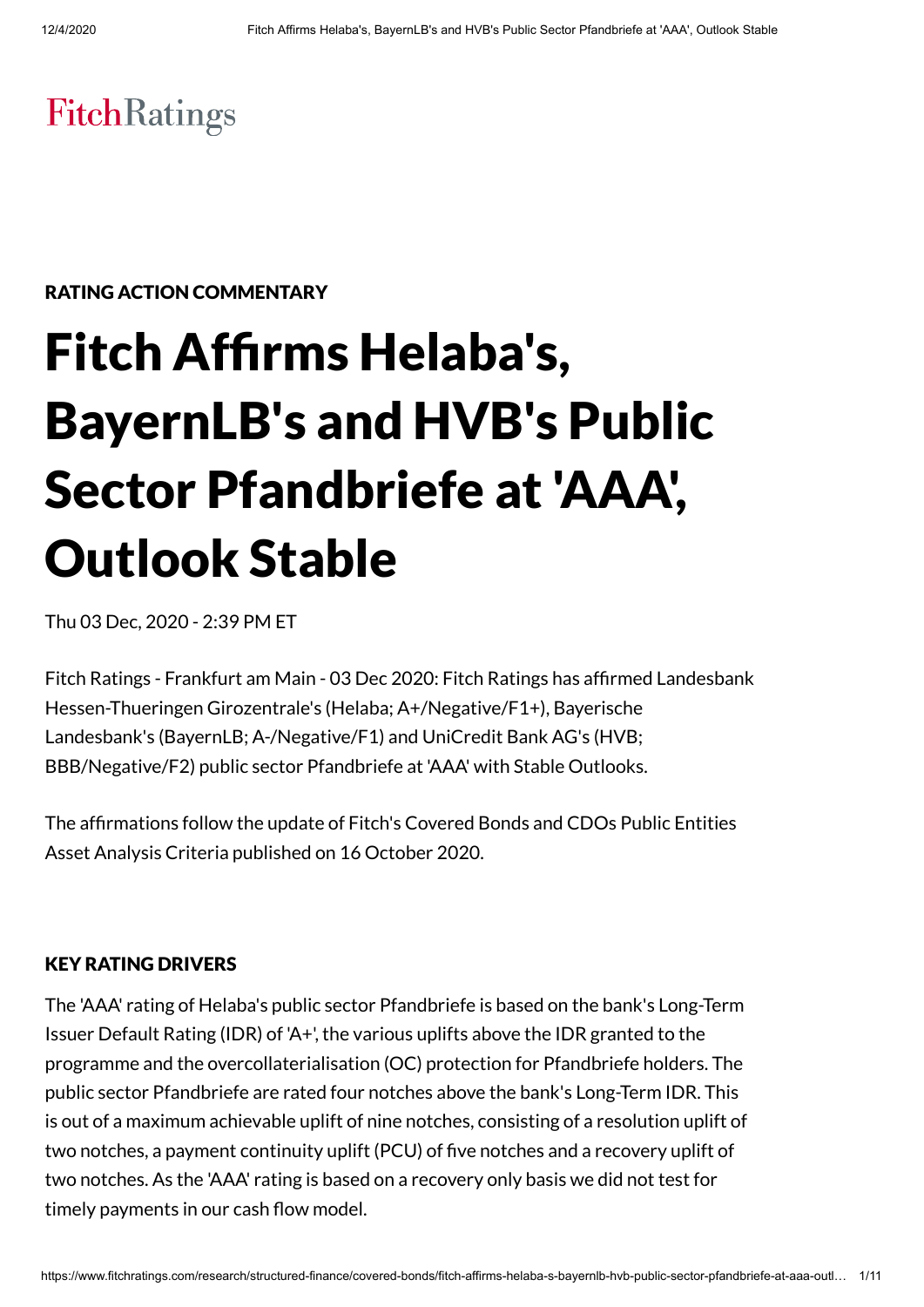The 'AAA' rating of BayernLB's public sector Pfandbriefe is based on the bank's Long-Term IDR of 'A-' and the various uplifts above the IDR granted to the programme. It also considers the OC protection for Pfandbrief' holders. The public sector Pfandbriefe rating is six notches above the bank's Long-Term IDR. The maximum achievable uplift of eight notches consists of a resolution uplift of one notch, a PCU of five notches and a recovery uplift of two notches.

HVB's Long-Term IDR of 'BBB', the various uplifts above the IDR granted to the programme and the OC protection for Pfandbrief holders are the basis for the 'AAA' rating of its public sector Pfandbriefe. The maximum achievable uplift of nine notches consists of a resolution uplift of two notches, a PCU of five notches and a recovery uplift of two notches.

As the issuers' Short-Term IDRs are above 'F3', we rely in our analysis on the lowest available OC of the last 12 months (Helaba: 16.5%; BayernLB: 22.1%; HVB: 44.5%). This provides more protection than Fitch's 'AAA' breakeven OC (Helaba: 4.5%; BayernLB: 12.0%; HVB: 13.0%).

The resolution uplift reflects that collateralised Pfandbriefe in Germany are exempt from bail-in, that Fitch deems the risk of under-collateralisation at the point of resolution to be sufficiently low, and that a resolution of Helaba, BayernLB or HVB, should it happen, is not likely to result in the direct enforcement of the recourse against the cover pool.

The two-notch resolution uplift granted to Helaba's public sector Pfandbriefe also takes into account that Helaba's IDR is based on the bank's participation in a mutual support scheme and equalised with the IDR of Sparkassen Finanzgruppe Hessen-Thueringen, which Helaba is part of. The resolution uplift for BayernLB's public sector Pfandbriefe is limited to one notch as BayernLB's IDR is support-driven. The two-notch resolution uplift granted to HVB's public sector Pfandbriefe reflects that the IDR is not driven by institutional or state support.

The five-notch PCU reflects principal liquidity protection provided by the mandatory inclusion of liquid assets in the cover pool matching the maximum negative accumulated balance of cash flows for the next 180 days under the Pfandbriefe law.

The recovery uplift for the programmes is two notches, as their timely payment rating levels are in the investment-grade category and no material downside risk to recoveries has been identified.

Fitch's 'AAA' breakeven OC for Helaba's public sector Pfandbriefe has decreased to 4.5% (from 6.0%). The reduction stems from a lower credit loss component of 4.3%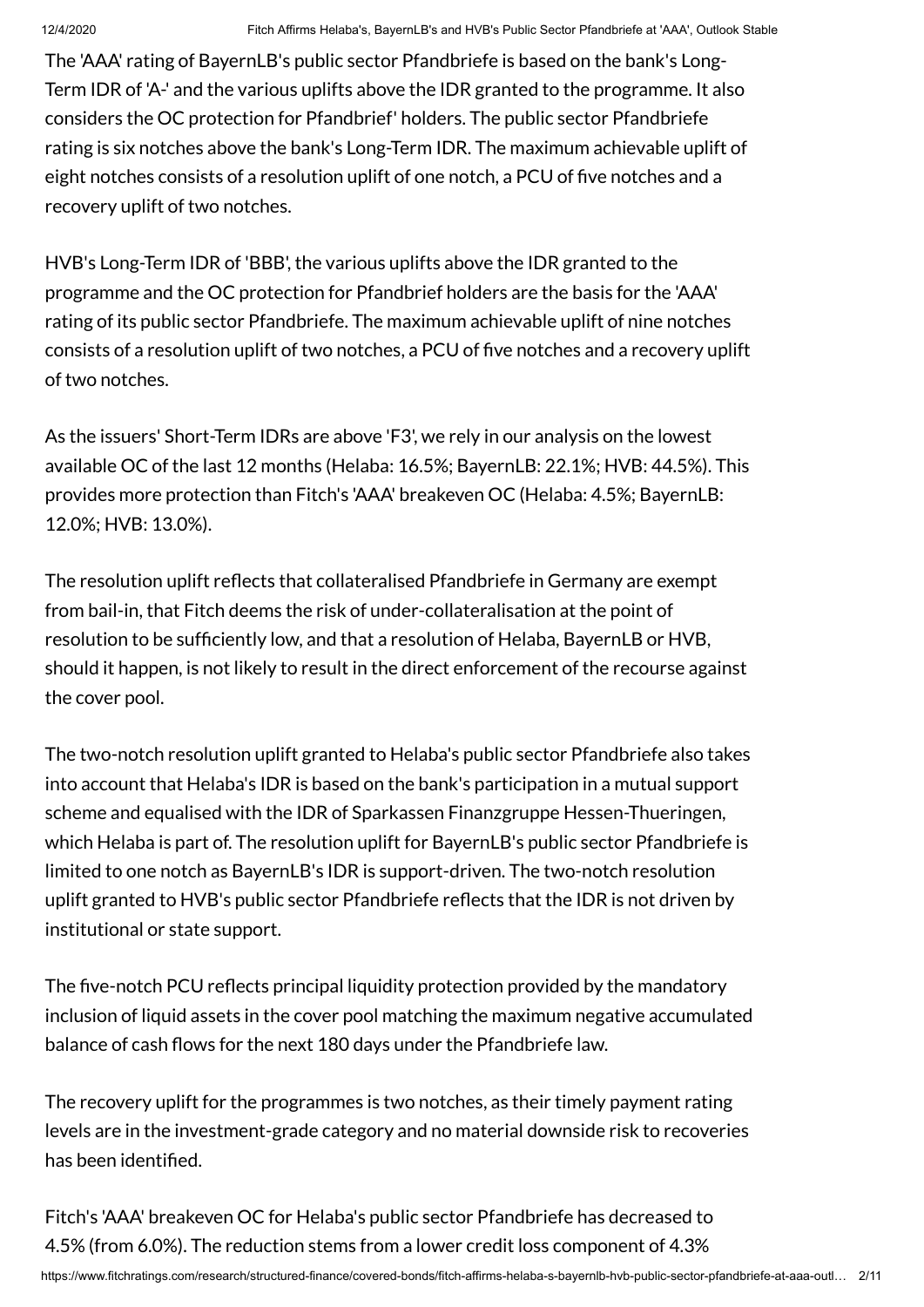(6.2% previously) reflecting the update of Fitch's Covered Bonds and CDOs Public Entities Asset Analysis Criteria, in particular a revised assumption for exposure at sovereign default for public entities of 'AAA' and 'AA' category rated sovereigns to 40%, from 80% previously. In total, this assumption is applied to 6.5% of the cover pool.

Fitch's 'AAA' breakeven OC for BayernLB's public sector Pfandbriefe remains 12.0%, consisting of a credit loss of 3.9% (down from 4.2%) and an ALM loss of 7.9% (unchanged). The very slight decline of the credit loss reflects the exposure to municipalities from 'AAA' and 'AA' category rated sovereigns (3.2%), which are modelled with a lower conditional default rate (default following sovereign default) following the update of Fitch's Covered Bonds and CDOs Public Entities Asset Analysis Criteria.

Fitch's 'AAA' breakeven OC for HVB's public sector Pfandbriefe declined to 13.0% (from 14.0%). The ALM loss increased to 8.9% (from 8.2%), while the credit loss reduced to 4.2% (from 5.9%). The decrease in the credit loss component reflects the reduced share of Austrian (AA+/Stable/F1+) sovereign assets to 0.8% from 4.1%. For these assets, the very low sovereign recoveries of only 15% in a 'AAA' scenario are applied.

The Stable Outlooks reflect the five-notch (Helaba), two-notch (BayernLB) and onenotch (HVB) buffer against an issuer downgrade, due to the different uplift factors above the banks' Long-Term IDRs.

## RATING SENSITIVITIES

Factors that could, individually or collectively, lead to positive rating action/upgrade:

The public sector Pfandbriefe are rated 'AAA', which is the highest level on Fitch's scale. The ratings cannot be upgraded.

Factors that could, individually or collectively, lead to negative rating action/downgrade:

The public sector Pfandbriefe rating would be vulnerable to a downgrade if the bank's Long-Term IDR was downgraded to 'BB+' or below for Helaba's and HVB's public sector Pfandbriefe and 'BBB-' or below for BayernLB's public sector Pfandbriefe, respectively; or if the OC considered by Fitch in its analysis provides less protection than Fitch's 'AAA' breakeven OC. Fitch's 'AAA' breakeven OC for Helaba's public sector Pfandbriefe is likely to increase in the event of an IDR downgrade as we would test for timely payments in our cash-flow model.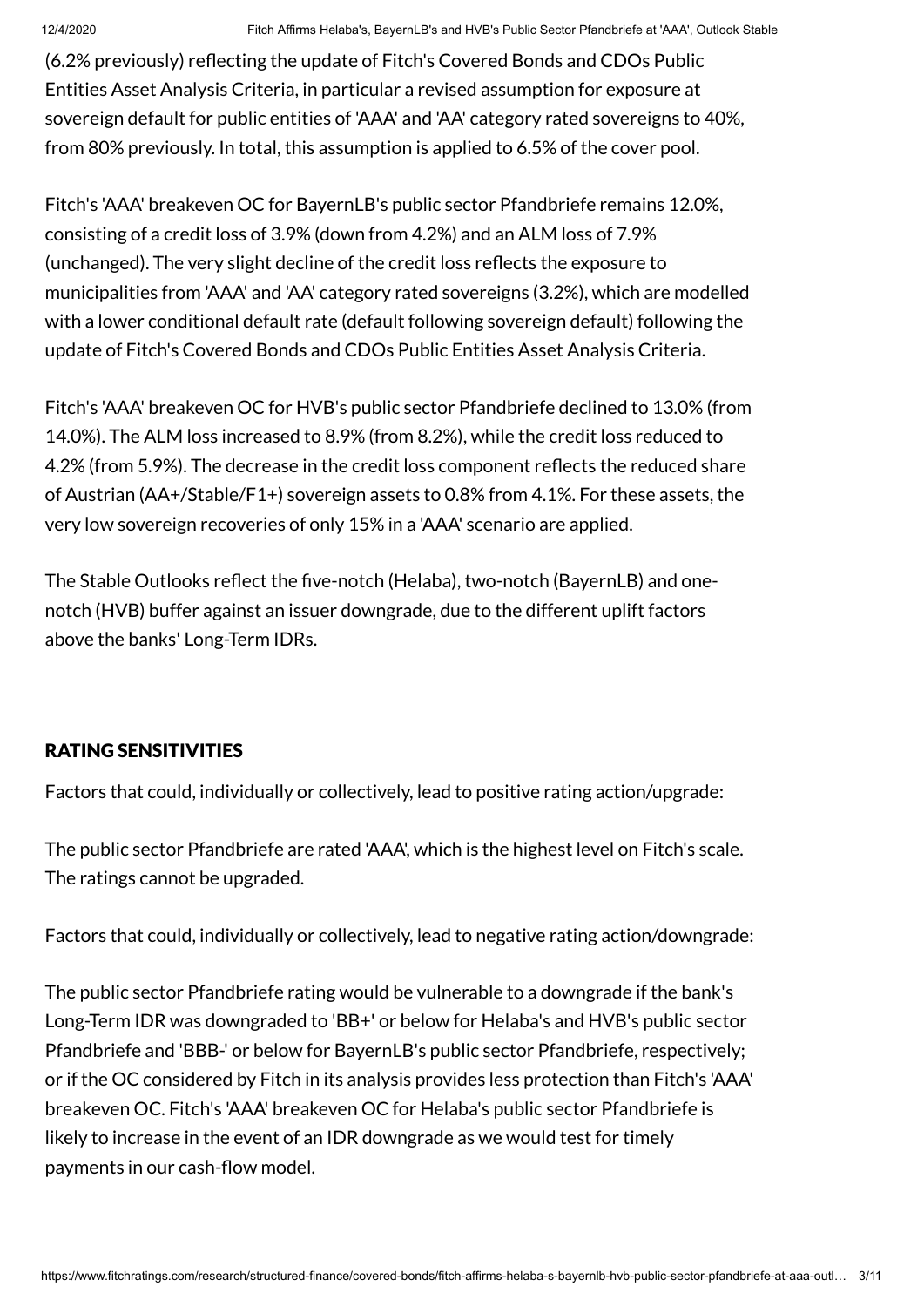If the OC that Fitch considers in its analysis drops to the legal minimum requirement of 2% on a net present value basis, the programmes could only achieve a one-notch recovery uplift. As a result, Helaba's public sector Pfandbriefe rating would likely be downgraded to 'AA+', one notch above the bank's Long-Term IDR as adjusted by the resolution uplift (downgrades to 'A+' for BayernLB's and 'A' for HVB's public sector Pfandbriefe, respectively).

Fitch expects the coronavirus containment measures to negatively impact the performance of public sector assets. However, the public sector Pfandbriefe ratings benefit from a significant cushion between the OC that Fitch relies upon in its analysis and Fitch's 'AAA' breakeven OC. In addition, the public sector Pfandbriefe ratings are well protected by the buffer against a downgrade of the issuer's Long-Term IDR. The dual-recourse nature of Pfandbriefe means the issuer is liable to pay the bonds irrespective of the performance of the cover pool. Nevertheless, the agency expects the OC cushion and the buffer against an issuer downgrade to reduce as a consequence of the coronavirus crisis.

Fitch's 'AAA' breakeven OC is likely to increase if Germany (AAA/Stable/F1+) was downgraded, to cover increased credit losses. In tested rating scenarios above the credit-linked sovereign rating the sovereign is assumed to default. While the Outlooks on some sovereign ratings have been revised to Negative in 2020 reflecting risks from the pandemic, only two sovereigns represented in the cover pool have been downgraded in 2020: Canada by one notch to 'AA+'/Stable from 'AAA' and the UK by one notch to 'AA-'/Negative from 'AA'.

Fitch performed a downside sensitivity scenario stress by increasing the credit loss, as well as increasing the cost to refinance the cover pool. The additional stresses would lead to an increase of the 'AAA' breakeven OC. However, the current level of OC Fitch relies upon provides sufficient protection for the 'AAA' ratings.

Fitch's breakeven OC for the Pfandbriefe rating will be affected, among other factors, by the profile of the cover assets relative to outstanding Pfandbriefe, which can change over time, even in the absence of new issuance. Therefore, the breakeven OC to maintain the Pfandbriefe rating cannot be assumed to remain stable over time.

#### BEST/WORST CASE RATING SCENARIO

International scale credit ratings of Financial Institutions and Covered Bond issuers have a best-case rating upgrade scenario (defined as the 99th percentile of rating transitions, measured in a positive direction) of three notches over a three-year rating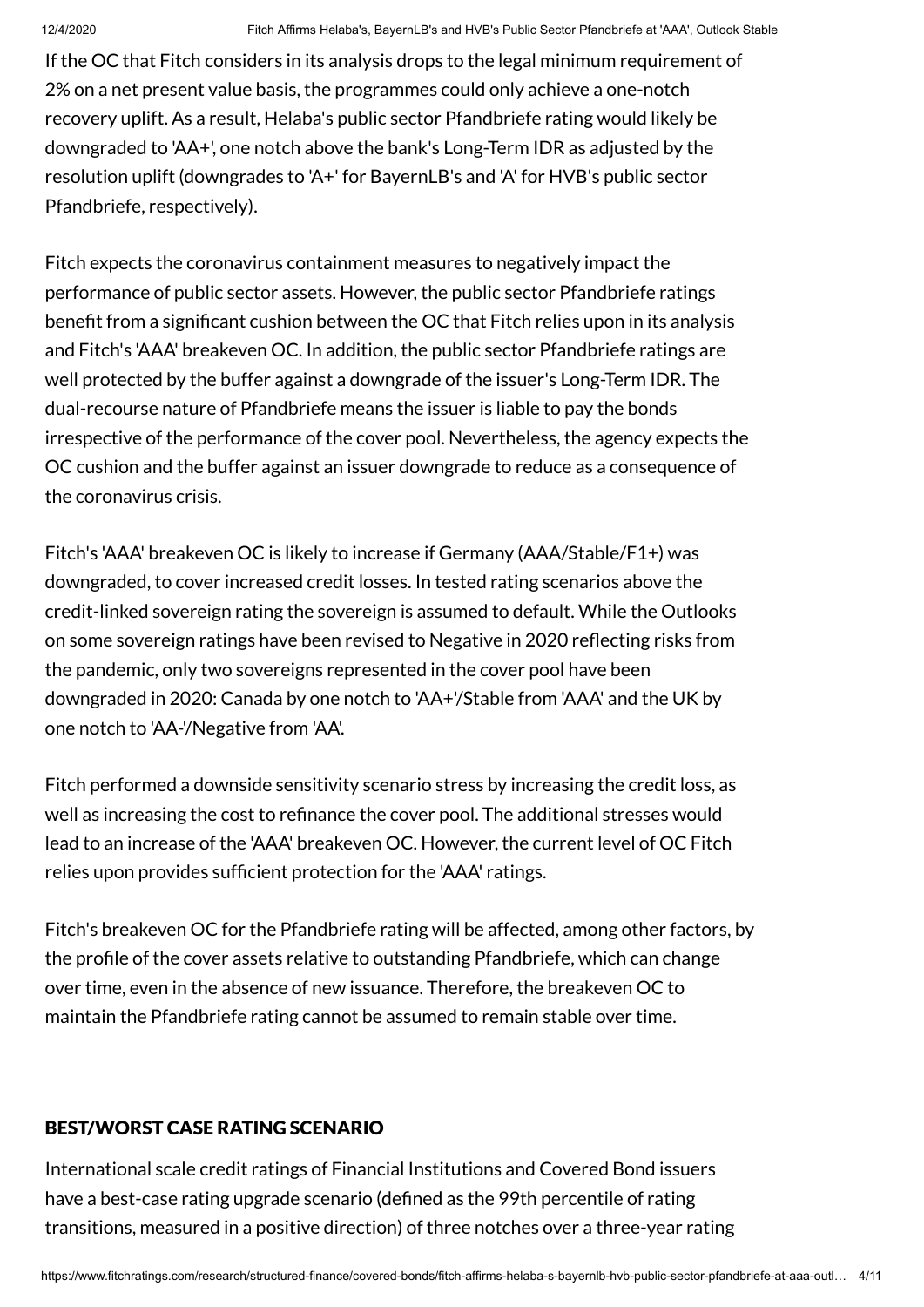horizon; and a worst-case rating downgrade scenario (defined as the 99th percentile of rating transitions, measured in a negative direction) of four notches over three years. The complete span of best- and worst-case scenario credit ratings for all rating categories ranges from 'AAA' to 'D'. Best- and worst-case scenario credit ratings are based on historical performance. For more information about the methodology used to determine sector-specific best- and worst-case scenario credit ratings, visit [https://www.fitchratings.com/site/re/10111579]

#### SOURCES OF INFORMATION

The issuer has informed Fitch that not all relevant underlying information used in the analysis of the rated bonds is public.

### REFERENCES FOR SUBSTANTIALLY MATERIAL SOURCE CITED AS KEY DRIVER OF RATING

The principal sources of information used in the analysis are described in the Applicable Criteria.

#### PUBLIC RATINGS WITH CREDIT LINKAGE TO OTHER RATINGS

Helaba's, BayernLB's and HVB's public sector Pfandbrief rating remains credit-linked to Germany as a significant share of cover assets are made up of exposures to or guaranteed by the German sovereign (Helaba: 41.4%; BayernLB: 45.0%; HVB: 43.6%; representing a part of the total German exposure in the pools), according to Fitch's classification, while in the analysis of the German sub-sovereign exposure, the sovereign is not assumed to default.

The Pfandbriefe rating is driven by the credit risk of Helaba, BayernLB and HVB, respectively, as measured by their respective Long-Term IDRs.

#### ESG CONSIDERATIONS

Unless otherwise disclosed in this section, the highest level of ESG credit relevance is a score of '3'. This means ESG issues are credit-neutral or have only a minimal credit impact on the entity, either due to their nature or the way in which they are being managed by the entity. For more information on Fitch's ESG Relevance Scores, visit www.fitchratings.com/esg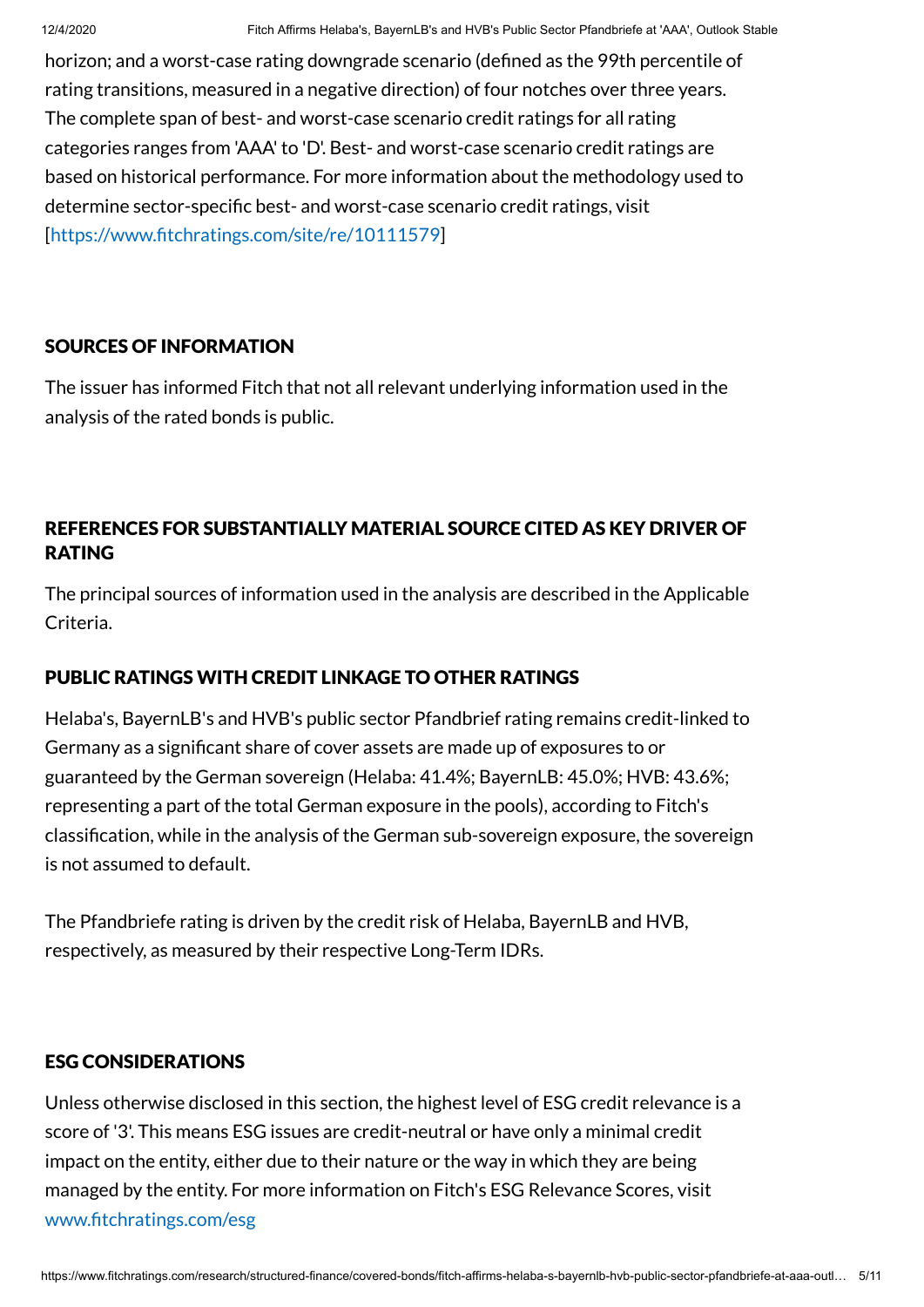| <b>RATING ACTIONS</b>                                                                          |               |                           |          |                                        |  |
|------------------------------------------------------------------------------------------------|---------------|---------------------------|----------|----------------------------------------|--|
| <b>ENTITY/DEBT</b>                                                                             | <b>RATING</b> |                           |          | <b>PRIOR</b>                           |  |
| Bayerische<br>Landesbank                                                                       |               |                           |          |                                        |  |
| senior<br>secured,<br>Public<br>Sector<br>Covered<br>Bonds,<br>Public<br>Sector<br>Pfandbriefe | LT.           | AAA Rating Outlook Stable | Affirmed | <b>AAA Rating</b><br>Outlook<br>Stable |  |
| Landesbank<br>Hessen-<br>Thueringen                                                            |               |                           |          |                                        |  |
| Girozentrale<br><b>VIEW ADDITIONAL RATING DETAILS</b>                                          |               |                           |          |                                        |  |

#### FITCH RATINGS ANALYSTS

**Jan Philipp Hans** Analyst Primary Rating Analyst +49 69 768076 148 Fitch Ratings – a branch of Fitch Ratings Ireland Limited Neue Mainzer Strasse 46 - 50 Frankfurt am Main D-60311

**Matthew Aitken** Associate Director Primary Rating Analyst +49 69 768076 165 Fitch Ratings – a branch of Fitch Ratings Ireland Limited Neue Mainzer Strasse 46 - 50 Frankfurt am Main D-60311

#### **Thomas Kaber**

Associate Director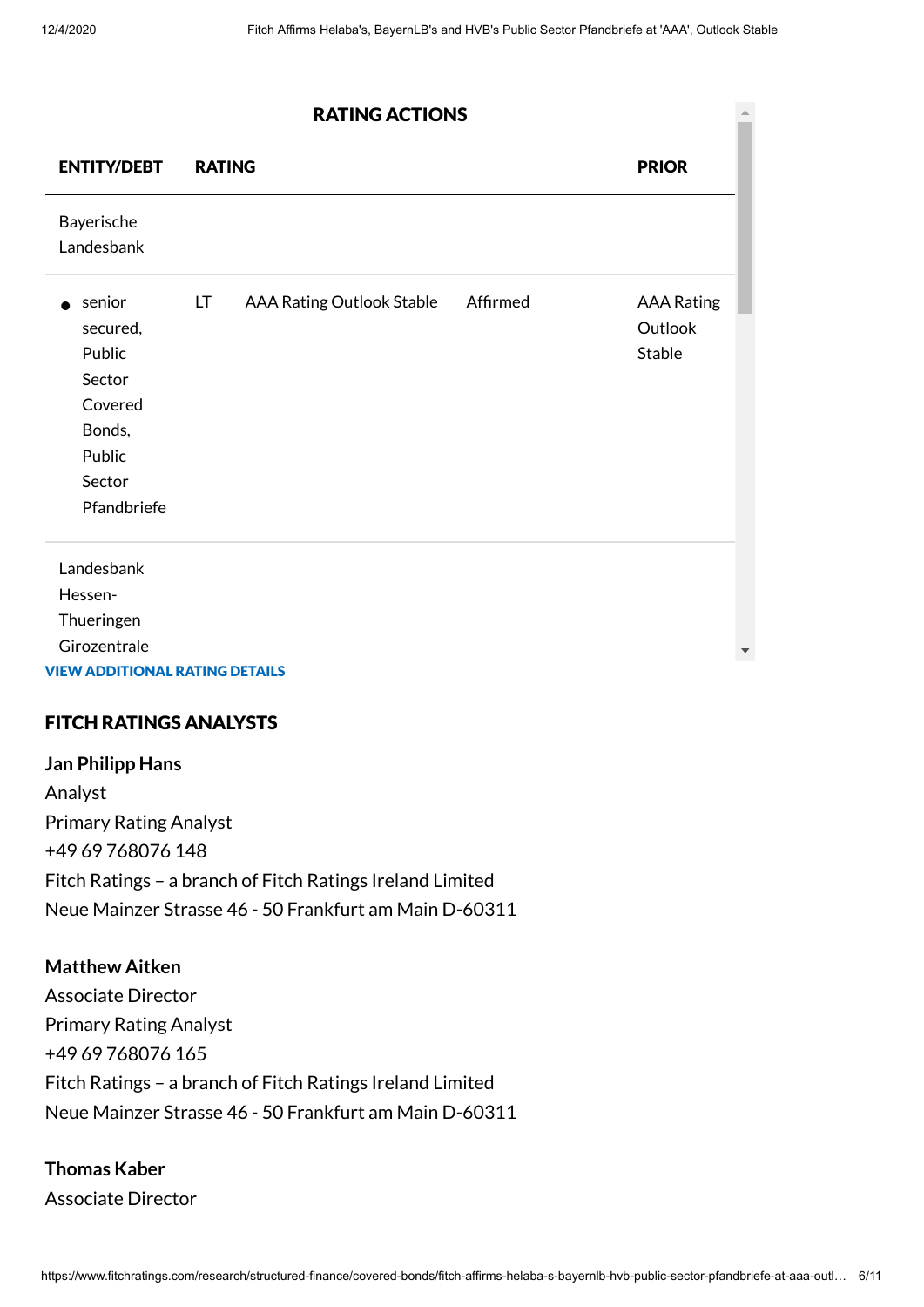Secondary Rating Analyst +49 69 768076 172

#### **Cosme de Montpellier**

Senior Director Committee Chairperson +44 20 3530 1407

#### MEDIA CONTACTS

**Athos Larkou** London +44 20 3530 1549 athos.larkou@thefitchgroup.com

Additional information is available on www.fitchratings.com

#### APPLICABLE CRITERIA

Structured Finance [and Covered Bonds](https://www.fitchratings.com/research/structured-finance/structured-finance-covered-bonds-counterparty-rating-criteria-29-01-2020) Counterparty Rating Criteria (pub. 29 Jan 2020) Structured Finance [and Covered Bonds](https://www.fitchratings.com/research/structured-finance/structured-finance-covered-bonds-counterparty-rating-criteria-derivative-addendum-29-01-2020) Counterparty Rating Criteria: Derivative Addendum (pub. 29 Jan 2020) Bank Rating Criteria (pub. 28 Feb 2020) (including rating [assumption](https://www.fitchratings.com/research/banks/bank-rating-criteria-28-02-2020) sensitivity) Fitch's Foreign-Currency Stress Assumptions for Residual Foreign-Exchange Exposures in Covered Bonds [and Structured Finance](https://www.fitchratings.com/research/structured-finance/covered-bonds/fitch-foreign-currency-stress-assumptions-for-residual-foreign-exchange-exposures-in-covered-bonds-structured-finance-supplementary-file-30-06-2020) - Supplementary Data File (pub. 30 Jun 2020) Fitch's [Covered Bonds](https://www.fitchratings.com/research/structured-finance/covered-bonds/fitch-covered-bonds-refinancing-spread-level-assumptions-supplementary-data-file-30-06-2020) Refinancing Spread Level Assumptions - Supplementary Data File (pub. 30 Jun 2020) Structured Finance [and Covered Bonds](https://www.fitchratings.com/research/structured-finance/structured-finance-covered-bonds-country-risk-rating-criteria-23-09-2020) Country Risk Rating Criteria (pub. 23 Sep 2020) CLOs [and Corporate](https://www.fitchratings.com/research/structured-finance/clos-corporate-cdos-rating-criteria-16-10-2020) CDOs Rating Criteria (pub. 16 Oct 2020) (including rating assumption sensitivity)

#### APPLICABLE MODELS

Numbers in parentheses accompanying applicable model(s) contain hyperlinks to criteria providing description of model(s).

Covered Bonds Cash Flow Model, v1.27.2 ([1\)](https://www.fitchratings.com/site/re/985270)

Portfolio Credit Model, v2.11.0 ([1,](https://www.fitchratings.com/site/re/982380) [2\)](https://www.fitchratings.com/site/re/981882)

#### ADDITIONAL DISCLOSURES

[Dodd-Frank](https://www.fitchratings.com/research/structured-finance/covered-bonds/fitch-affirms-helaba-s-bayernlb-hvb-public-sector-pfandbriefe-at-aaa-outlook-stable-03-12-2020/dodd-frank-disclosure) Rating Information Disclosure Form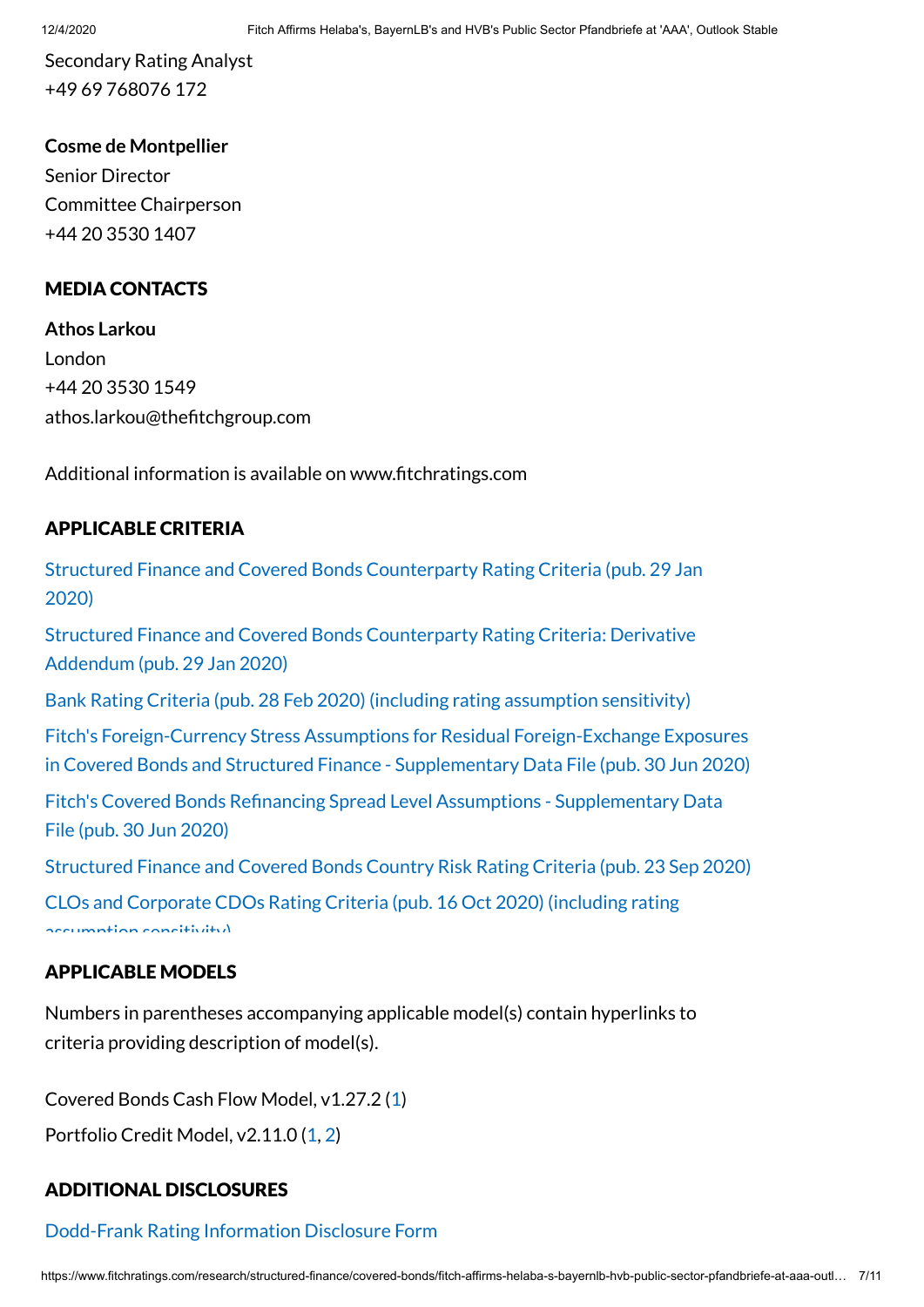# [Solicitation](#page-9-0) Status [Endorsement](#page-9-1) Policy

#### ENDORSEMENT STATUS

| Bayerische Landesbank                     | FU Issued |
|-------------------------------------------|-----------|
| Landesbank Hessen-Thueringen Girozentrale | EU Issued |
| UniCredit Bank AG                         | EU Issued |

#### DISCLAIMER

ALL FITCH CREDIT RATINGS ARE SUBJECT TO CERTAIN LIMITATIONS AND DISCLAIMERS. PLEASE READ THESE LIMITATIONS AND DISCLAIMERS BY FOLLOWING THIS LINK:

[HTTPS://WWW.FITCHRATINGS.COM/UNDERSTANDINGCREDITRATINGS](https://www.fitchratings.com/UNDERSTANDINGCREDITRATINGS). IN ADDITION, THE FOLLOWING [HTTPS://WWW.FITCHRATINGS.COM/RATING-](https://www.fitchratings.com/rating-definitions-document)DEFINITIONS-DOCUMENT DETAILS FITCH'S RATING DEFINITIONS FOR EACH RATING SCALE AND RATING CATEGORIES, INCLUDING DEFINITIONS RELATING TO DEFAULT. PUBLISHED RATINGS, CRITERIA, AND METHODOLOGIES ARE AVAILABLE FROM THIS SITE AT ALL TIMES. FITCH'S CODE OF CONDUCT, CONFIDENTIALITY, CONFLICTS OF INTEREST, AFFILIATE FIREWALL, COMPLIANCE, AND OTHER RELEVANT POLICIES AND PROCEDURES ARE ALSO AVAILABLE FROM THE CODE OF CONDUCT SECTION OF THIS SITE. DIRECTORS AND SHAREHOLDERS RELEVANT INTERESTS ARE AVAILABLE AT [HTTPS://WWW.FITCHRATINGS.COM/SITE/REGULATORY](https://www.fitchratings.com/site/regulatory). FITCH MAY HAVE PROVIDED ANOTHER PERMISSIBLE SERVICE TO THE RATED ENTITY OR ITS RELATED THIRD PARTIES. DETAILS OF THIS SERVICE FOR RATINGS FOR WHICH THE LEAD ANALYST IS BASED IN AN EU-REGISTERED ENTITY CAN BE FOUND ON THE ENTITY SUMMARY PAGE FOR THIS ISSUER ON THE FITCH RATINGS WEBSITE.

#### READ LESS

#### COPYRIGHT

Copyright © 2020 by Fitch Ratings, Inc., Fitch Ratings Ltd. and its subsidiaries. 33 Whitehall Street, NY, NY 10004. Telephone: 1-800-753-4824, (212) 908-0500. Fax: (212) 480-4435. Reproduction or retransmission in whole or in part is prohibited except by permission. All rights reserved. In issuing and maintaining its ratings and in making other reports (including forecast information), Fitch relies on factual information it receives from issuers and underwriters and from other sources Fitch believes to be credible. Fitch conducts a reasonable investigation of the factual information relied upon by it in accordance with its ratings methodology, and obtains reasonable verification of that information from independent sources, to the extent such sources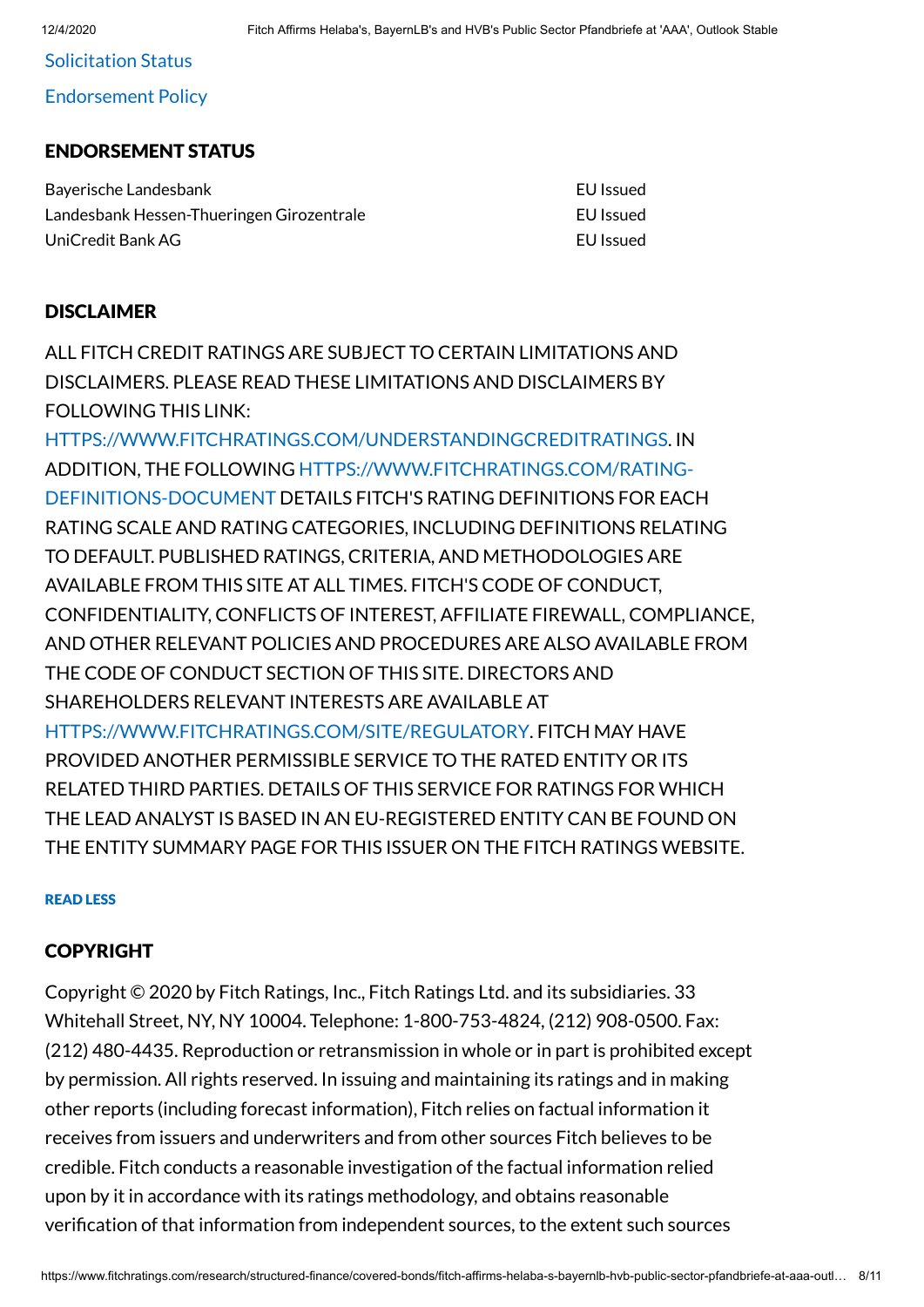are available for a given security or in a given jurisdiction. The manner of Fitch's factual investigation and the scope of the third-party verification it obtains will vary depending on the nature of the rated security and its issuer, the requirements and practices in the jurisdiction in which the rated security is offered and sold and/or the issuer is located, the availability and nature of relevant public information, access to the management of the issuer and its advisers, the availability of pre-existing third-party verifications such as audit reports, agreed-upon procedures letters, appraisals, actuarial reports, engineering reports, legal opinions and other reports provided by third parties, the availability of independent and competent third- party verification sources with respect to the particular security or in the particular jurisdiction of the issuer, and a variety of other factors. Users of Fitch's ratings and reports should understand that neither an enhanced factual investigation nor any third-party verification can ensure that all of the information Fitch relies on in connection with a rating or a report will be accurate and complete. Ultimately, the issuer and its advisers are responsible for the accuracy of the information they provide to Fitch and to the market in offering documents and other reports. In issuing its ratings and its reports, Fitch must rely on the work of experts, including independent auditors with respect to financial statements and attorneys with respect to legal and tax matters. Further, ratings and forecasts of financial and other information are inherently forward-looking and embody assumptions and predictions about future events that by their nature cannot be verified as facts. As a result, despite any verification of current facts, ratings and forecasts can be affected by future events or conditions that were not anticipated at the time a rating or forecast was issued or affirmed.

The information in this report is provided "as is" without any representation or warranty of any kind, and Fitch does not represent or warrant that the report or any of its contents will meet any of the requirements of a recipient of the report. A Fitch rating is an opinion as to the creditworthiness of a security. This opinion and reports made by Fitch are based on established criteria and methodologies that Fitch is continuously evaluating and updating. Therefore, ratings and reports are the collective work product of Fitch and no individual, or group of individuals, is solely responsible for a rating or a report. The rating does not address the risk of loss due to risks other than credit risk, unless such risk is specifically mentioned. Fitch is not engaged in the offer or sale of any security. All Fitch reports have shared authorship. Individuals identified in a Fitch report were involved in, but are not solely responsible for, the opinions stated therein. The individuals are named for contact purposes only. A report providing a Fitch rating is neither a prospectus nor a substitute for the information assembled, verified and presented to investors by the issuer and its agents in connection with the sale of the securities. Ratings may be changed or withdrawn at any time for any reason in the sole discretion of Fitch. Fitch does not provide investment advice of any sort. Ratings are not a recommendation to buy, sell, or hold any security. Ratings do not comment on the adequacy of market price, the suitability of any security for a particular investor, or the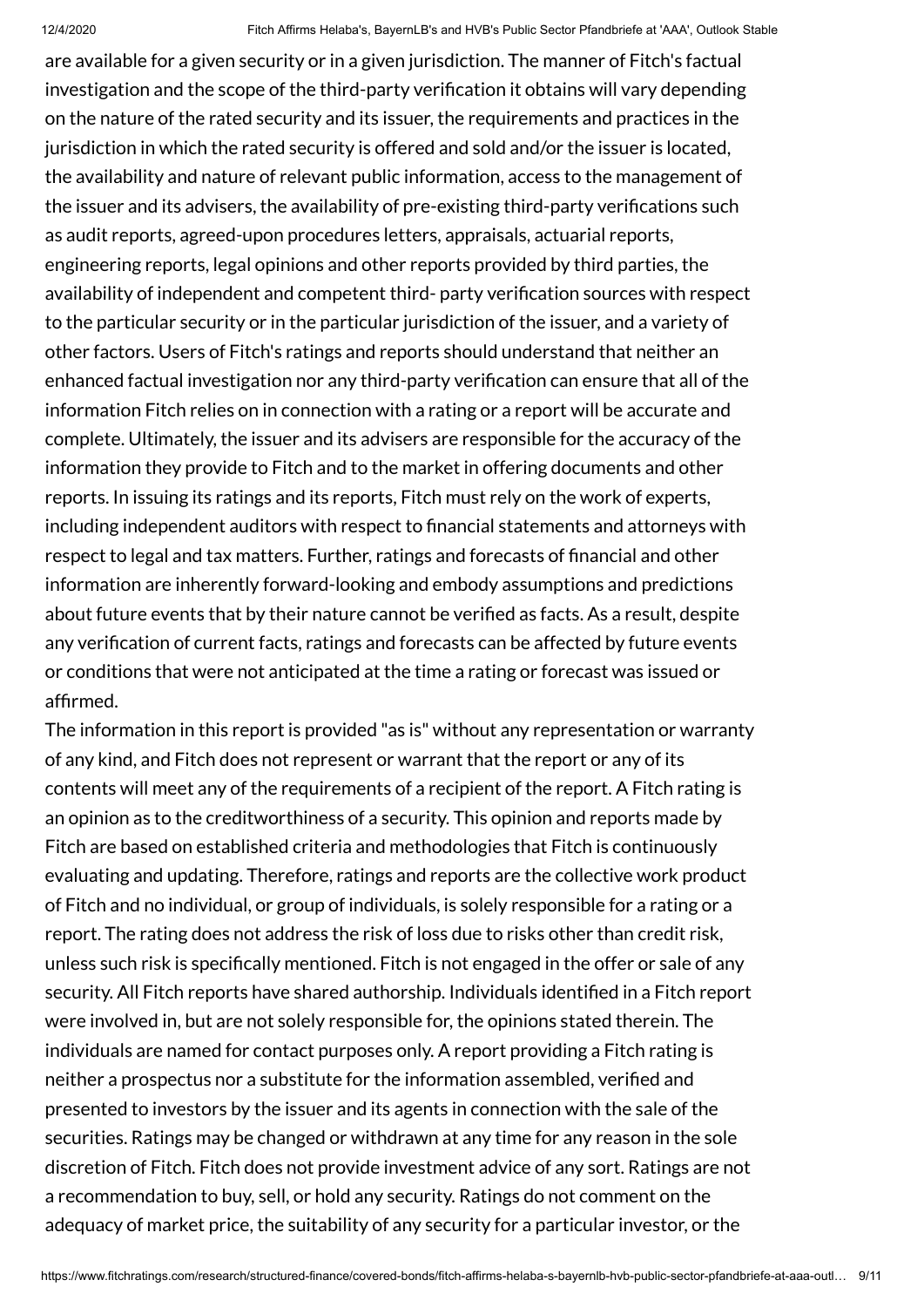tax-exempt nature or taxability of payments made in respect to any security. Fitch receives fees from issuers, insurers, guarantors, other obligors, and underwriters for rating securities. Such fees generally vary from US\$1,000 to US\$750,000 (or the applicable currency equivalent) per issue. In certain cases, Fitch will rate all or a number of issues issued by a particular issuer, or insured or guaranteed by a particular insurer or guarantor, for a single annual fee. Such fees are expected to vary from US\$10,000 to US\$1,500,000 (or the applicable currency equivalent). The assignment, publication, or dissemination of a rating by Fitch shall not constitute a consent by Fitch to use its name as an expert in connection with any registration statement filed under the United States securities laws, the Financial Services and Markets Act of 2000 of the United Kingdom, or the securities laws of any particular jurisdiction. Due to the relative efficiency of electronic publishing and distribution, Fitch research may be available to electronic subscribers up to three days earlier than to print subscribers.

For Australia, New Zealand, Taiwan and South Korea only: Fitch Australia Pty Ltd holds an Australian financial services license (AFS license no. 337123) which authorizes it to provide credit ratings to wholesale clients only. Credit ratings information published by Fitch is not intended to be used by persons who are retail clients within the meaning of the Corporations Act 2001

Fitch Ratings, Inc. is registered with the U.S. Securities and Exchange Commission as a Nationally Recognized Statistical Rating Organization (the "NRSRO"). While certain of the NRSRO's credit rating subsidiaries are listed on Item 3 of Form NRSRO and as such are authorized to issue credit ratings on behalf of the NRSRO (see

https://www.fitchratings.com/site/regulatory), other credit rating subsidiaries are not listed on Form NRSRO (the "non-NRSROs") and therefore credit ratings issued by those subsidiaries are not issued on behalf of the NRSRO. However, non-NRSRO personnel may participate in determining credit ratings issued by or on behalf of the NRSRO.

#### READ LESS

#### <span id="page-9-0"></span>SOLICITATION STATUS

The ratings above were solicited and assigned or maintained at the request of the rated entity/issuer or a related third party. Any exceptions follow below.

#### <span id="page-9-1"></span>ENDORSEMENT POLICY

Fitch's approach to ratings endorsement so that ratings produced outside the EU may be used by regulated entities within the EU for regulatory purposes, pursuant to the terms of the EU Regulation with respect to credit rating agencies, can be found on the EU Regulatory [Disclosures](https://www.fitchratings.com/regulatory) page. The endorsement status of all International ratings is provided within the entity summary page for each rated entity and in the transaction detail pages for all structured finance transactions on the Fitch website. These disclosures are updated on a daily basis.